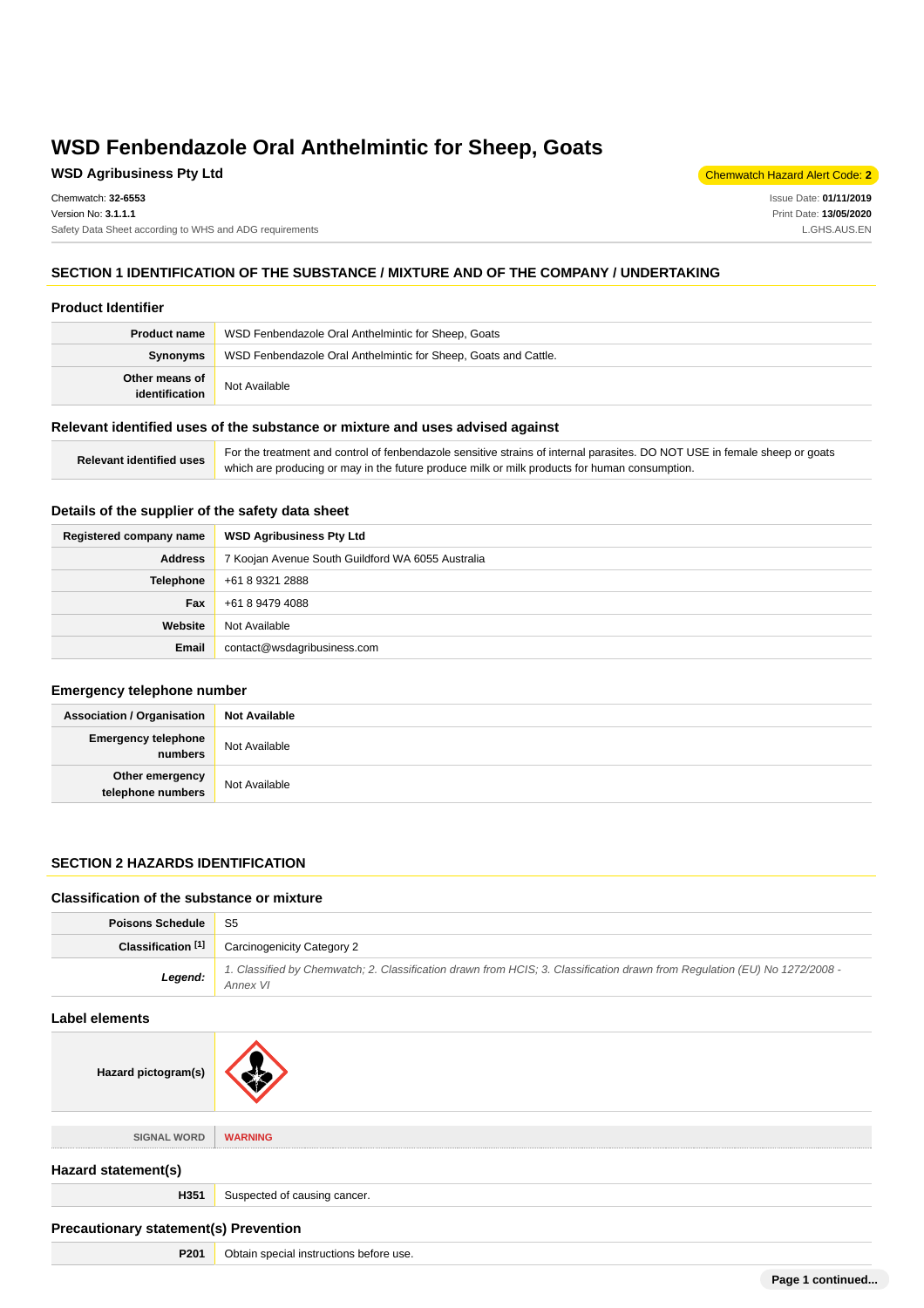**P281** Use personal protective equipment as required.

# **Precautionary statement(s) Response**

**P308+P313** IF exposed or concerned: Get medical advice/attention.

#### **Precautionary statement(s) Storage**

**P405** Store locked up.

#### **Precautionary statement(s) Disposal**

**P501** Dispose of contents/container to authorised hazardous or special waste collection point in accordance with any local regulation.

## **SECTION 3 COMPOSITION / INFORMATION ON INGREDIENTS**

#### **Substances**

See section below for composition of Mixtures

#### **Mixtures**

| <b>CAS No</b> | %[weight] | <b>Name</b>                                      |
|---------------|-----------|--------------------------------------------------|
| 43210-67-9    | 2.5       | fenbendazole                                     |
| Not Available | $<$ 10    | other ingredients determined not to be hazardous |
| 7732-18-5     | Balance   | water                                            |

# **SECTION 4 FIRST AID MEASURES**

### **Description of first aid measures**

| <b>Eye Contact</b>  | If this product comes in contact with eyes:<br>▶ Wash out immediately with water.<br>If irritation continues, seek medical attention.<br>► Removal of contact lenses after an eye injury should only be undertaken by skilled personnel. |
|---------------------|------------------------------------------------------------------------------------------------------------------------------------------------------------------------------------------------------------------------------------------|
| <b>Skin Contact</b> | If skin or hair contact occurs:<br>Flush skin and hair with running water (and soap if available).<br>Seek medical attention in event of irritation.                                                                                     |
| Inhalation          | If fumes, aerosols or combustion products are inhaled remove from contaminated area.<br>• Other measures are usually unnecessary.                                                                                                        |
| Ingestion           | Inmediately give a glass of water.<br>First aid is not generally required. If in doubt, contact a Poisons Information Centre or a doctor.                                                                                                |

### **Indication of any immediate medical attention and special treatment needed**

Treat symptomatically.

# **SECTION 5 FIREFIGHTING MEASURES**

#### **Extinguishing media**

- Foam.
- Dry chemical powder.
- $\cdot$  BCF (where regulations permit).
- Carbon dioxide.
- Water spray or fog Large fires only.

# **Special hazards arising from the substrate or mixture**

| <b>Fire Incompatibility</b> | Avoid contamination with oxidising agents i.e. nitrates, oxidising acids, chlorine bleaches, pool chlorine etc. as ignition may<br>result |
|-----------------------------|-------------------------------------------------------------------------------------------------------------------------------------------|
|                             |                                                                                                                                           |

# **Advice for firefighters**

| <b>Fire Fighting</b> | Alert Fire Brigade and tell them location and nature of hazard.                   |
|----------------------|-----------------------------------------------------------------------------------|
|                      | ► Wear full body protective clothing with breathing apparatus.                    |
|                      | ► Prevent, by any means available, spillage from entering drains or water course. |
|                      | ► Use water delivered as a fine spray to control fire and cool adjacent area.     |
|                      | Avoid spraying water onto liquid pools.                                           |
|                      |                                                                                   |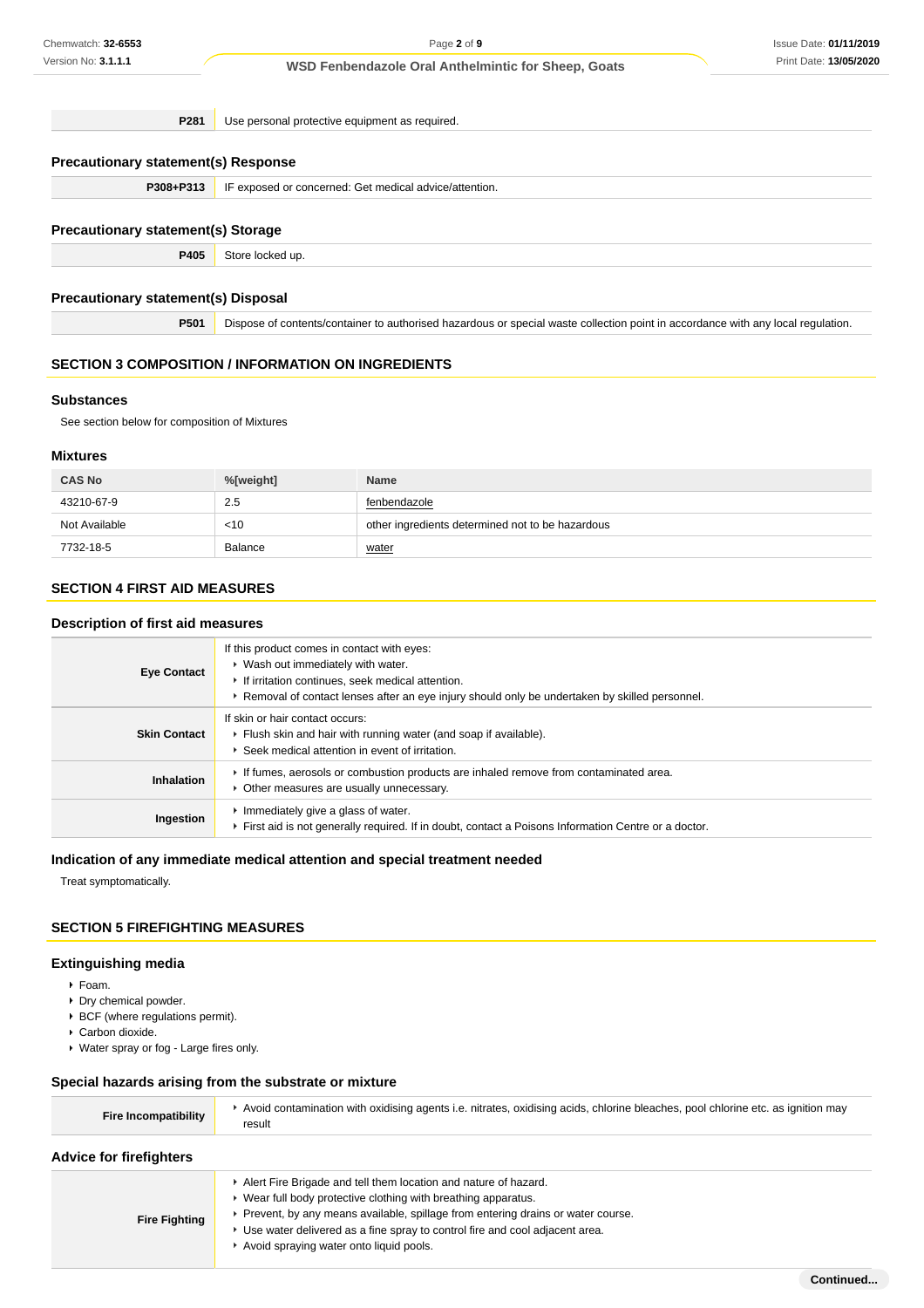|                              | DO NOT approach containers suspected to be hot.<br>• Cool fire exposed containers with water spray from a protected location.<br>If safe to do so, remove containers from path of fire.                                                                                                                                                                                                                                                                                                                                                                                                                          |
|------------------------------|------------------------------------------------------------------------------------------------------------------------------------------------------------------------------------------------------------------------------------------------------------------------------------------------------------------------------------------------------------------------------------------------------------------------------------------------------------------------------------------------------------------------------------------------------------------------------------------------------------------|
| <b>Fire/Explosion Hazard</b> | The material is not readily combustible under normal conditions.<br>► However, it will break down under fire conditions and the organic component may burn.<br>Not considered to be a significant fire risk.<br>► Heat may cause expansion or decomposition with violent rupture of containers.<br>▶ Decomposes on heating and may produce toxic fumes of carbon monoxide (CO).<br>• May emit acrid smoke.<br>Combustion products include:<br>carbon dioxide (CO2)<br>nitrogen oxides (NOx)<br>sulfur oxides (SOx)<br>other pyrolysis products typical of burning organic material.<br>May emit poisonous fumes. |
| <b>HAZCHEM</b>               | Not Applicable                                                                                                                                                                                                                                                                                                                                                                                                                                                                                                                                                                                                   |

# **SECTION 6 ACCIDENTAL RELEASE MEASURES**

# **Personal precautions, protective equipment and emergency procedures**

See section 8

# **Environmental precautions**

See section 12

# **Methods and material for containment and cleaning up**

| <b>Minor Spills</b> | • Clean up all spills immediately.<br>Avoid breathing vapours and contact with skin and eyes.<br>► Control personal contact with the substance, by using protective equipment.<br>Contain and absorb spill with sand, earth, inert material or vermiculite.<br>$*$ Wipe up.<br>• Place in a suitable, labelled container for waste disposal.                                                                                                                                                                                                                                                                                                                                                                                                                                      |
|---------------------|-----------------------------------------------------------------------------------------------------------------------------------------------------------------------------------------------------------------------------------------------------------------------------------------------------------------------------------------------------------------------------------------------------------------------------------------------------------------------------------------------------------------------------------------------------------------------------------------------------------------------------------------------------------------------------------------------------------------------------------------------------------------------------------|
| <b>Major Spills</b> | Moderate hazard.<br>• Clear area of personnel and move upwind.<br>Alert Fire Brigade and tell them location and nature of hazard.<br>• Wear breathing apparatus plus protective gloves.<br>► Prevent, by any means available, spillage from entering drains or water course.<br>• No smoking, naked lights or ignition sources.<br>Increase ventilation.<br>▶ Stop leak if safe to do so.<br>Contain spill with sand, earth or vermiculite.<br>• Collect recoverable product into labelled containers for recycling.<br>Absorb remaining product with sand, earth or vermiculite.<br>Collect solid residues and seal in labelled drums for disposal.<br>• Wash area and prevent runoff into drains.<br>If contamination of drains or waterways occurs, advise emergency services. |

Personal Protective Equipment advice is contained in Section 8 of the SDS.

# **SECTION 7 HANDLING AND STORAGE**

# **Precautions for safe handling**

|               | Avoid all personal contact, including inhalation.                                                                   |
|---------------|---------------------------------------------------------------------------------------------------------------------|
|               | • Wear protective clothing when risk of exposure occurs.                                                            |
|               | Use in a well-ventilated area.                                                                                      |
|               | ▶ Prevent concentration in hollows and sumps.                                                                       |
|               | DO NOT enter confined spaces until atmosphere has been checked.                                                     |
|               | DO NOT allow material to contact humans, exposed food or food utensils.                                             |
|               | Avoid contact with incompatible materials.                                                                          |
| Safe handling | V When handling, DO NOT eat, drink or smoke.                                                                        |
|               | ▶ Keep containers securely sealed when not in use.                                                                  |
|               | Avoid physical damage to containers.                                                                                |
|               | Always wash hands with soap and water after handling.                                                               |
|               | ▶ Work clothes should be laundered separately. Launder contaminated clothing before re-use.                         |
|               | ▶ Use good occupational work practice.                                                                              |
|               | Observe manufacturer's storage and handling recommendations contained within this SDS.                              |
|               | Atmosphere should be requiarly checked against established exposure standards to ensure safe working conditions are |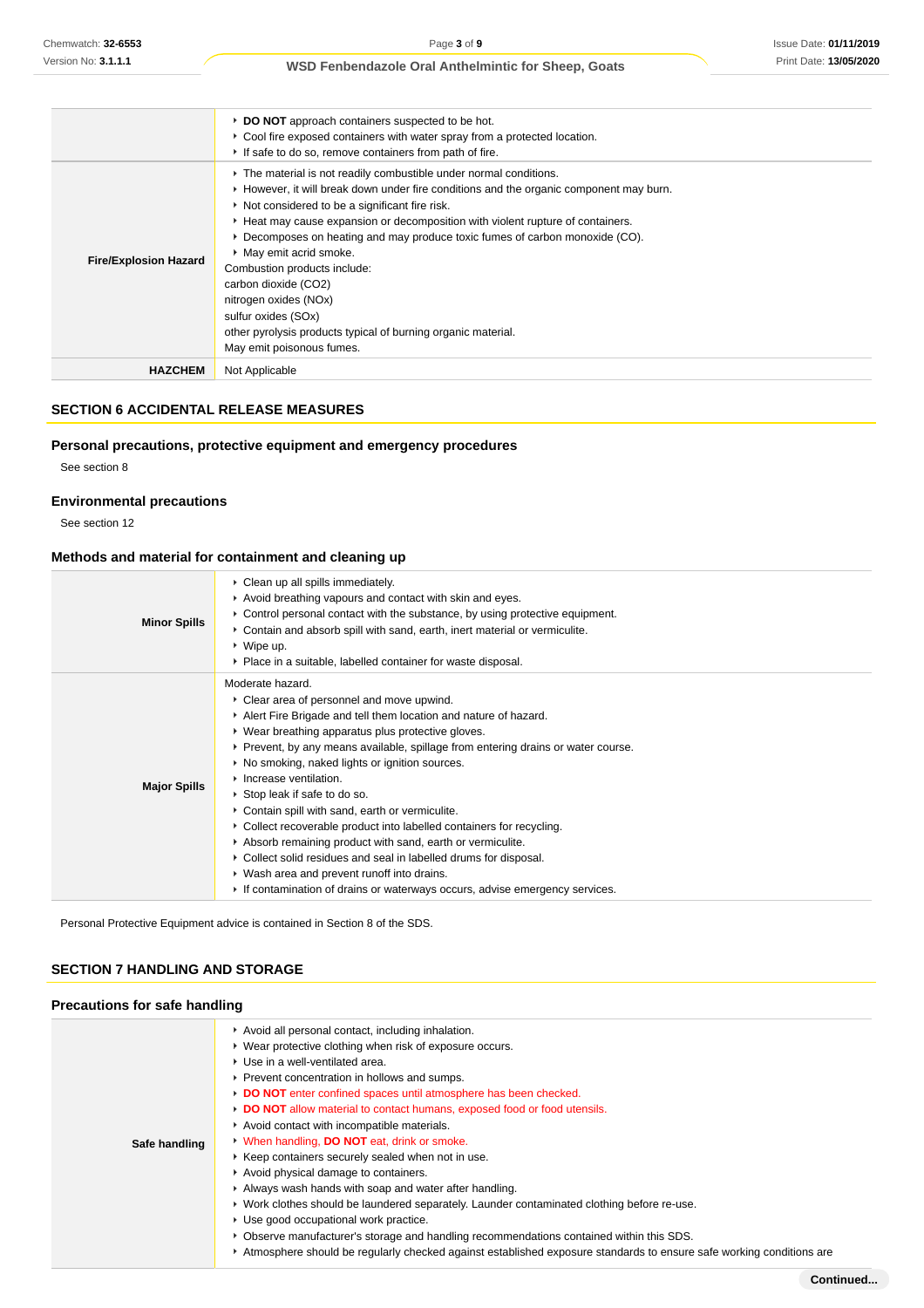|                   | maintained.                                                                                                                                                                                                                                                                                                                                                                                                          |
|-------------------|----------------------------------------------------------------------------------------------------------------------------------------------------------------------------------------------------------------------------------------------------------------------------------------------------------------------------------------------------------------------------------------------------------------------|
| Other information | Store in original containers.<br>▶ Keep containers securely sealed.<br>• No smoking, naked lights or ignition sources.<br>Store in a cool, dry, well-ventilated area.<br>Store away from incompatible materials and foodstuff containers.<br>► Protect containers against physical damage and check regularly for leaks.<br>▶ Observe manufacturer's storage and handling recommendations contained within this SDS. |

# **Conditions for safe storage, including any incompatibilities**

| Suitable container      | Polyethylene or polypropylene container.<br>* Check all containers are clearly labelled and free from leaks. |
|-------------------------|--------------------------------------------------------------------------------------------------------------|
| Storage incompatibility | Avoid reaction with oxidising agents                                                                         |

# **SECTION 8 EXPOSURE CONTROLS / PERSONAL PROTECTION**

### **Control parameters**

### **OCCUPATIONAL EXPOSURE LIMITS (OEL)**

# **INGREDIENT DATA**

#### **EMERGENCY LIMITS**

| Ingredient                                                | <b>Material name</b> | TEEL-1        | TEEL-2              | TEEL-3        |
|-----------------------------------------------------------|----------------------|---------------|---------------------|---------------|
| WSD Fenbendazole Oral<br>Anthelmintic for Sheep,<br>Goats | Not Available        | Not Available | Not Available       | Not Available |
|                                                           |                      |               |                     |               |
| Ingredient                                                | <b>Original IDLH</b> |               | <b>Revised IDLH</b> |               |
| fenbendazole                                              | Not Available        |               | Not Available       |               |
| water                                                     | Not Available        |               | Not Available       |               |

#### **OCCUPATIONAL EXPOSURE BANDING**

| Ingredient   | <b>Occupational Exposure Band Rating</b>                                                                                                                                                                                                                                                                                                                                 | <b>Occupational Exposure Band Limit</b>                                  |
|--------------|--------------------------------------------------------------------------------------------------------------------------------------------------------------------------------------------------------------------------------------------------------------------------------------------------------------------------------------------------------------------------|--------------------------------------------------------------------------|
| fenbendazole |                                                                                                                                                                                                                                                                                                                                                                          | $> 0.1$ to $\leq$ milligrams per cubic meter of air (mg/m <sup>3</sup> ) |
| Notes:       | Occupational exposure banding is a process of assigning chemicals into specific categories or bands based on a chemical's<br>potency and the adverse health outcomes associated with exposure. The output of this process is an occupational exposure<br>band (OEB), which corresponds to a range of exposure concentrations that are expected to protect worker health. |                                                                          |

# **MATERIAL DATA**

# **Exposure controls**

| Chemwatch: 32-6553                                                                        | Page 4 of 9<br><b>Issue Date: 01/11/2</b>                                                                                                                                                                                                                                                                                                                                |               |                                                                                                                                                                                                                                                        |                                       |  |
|-------------------------------------------------------------------------------------------|--------------------------------------------------------------------------------------------------------------------------------------------------------------------------------------------------------------------------------------------------------------------------------------------------------------------------------------------------------------------------|---------------|--------------------------------------------------------------------------------------------------------------------------------------------------------------------------------------------------------------------------------------------------------|---------------------------------------|--|
| Version No: 3.1.1.1                                                                       | <b>WSD Fenbendazole Oral Anthelmintic for Sheep, Goats</b>                                                                                                                                                                                                                                                                                                               |               |                                                                                                                                                                                                                                                        | Print Date: 13/05/20                  |  |
|                                                                                           |                                                                                                                                                                                                                                                                                                                                                                          |               |                                                                                                                                                                                                                                                        |                                       |  |
|                                                                                           | maintained.                                                                                                                                                                                                                                                                                                                                                              |               |                                                                                                                                                                                                                                                        |                                       |  |
|                                                                                           | Store in original containers.<br>▶ Keep containers securely sealed.                                                                                                                                                                                                                                                                                                      |               |                                                                                                                                                                                                                                                        |                                       |  |
| ▶ No smoking, naked lights or ignition sources.                                           |                                                                                                                                                                                                                                                                                                                                                                          |               |                                                                                                                                                                                                                                                        |                                       |  |
| <b>Other information</b>                                                                  | Store in a cool, dry, well-ventilated area.<br>Store away from incompatible materials and foodstuff containers.                                                                                                                                                                                                                                                          |               |                                                                                                                                                                                                                                                        |                                       |  |
|                                                                                           | Protect containers against physical damage and check regularly for leaks.                                                                                                                                                                                                                                                                                                |               |                                                                                                                                                                                                                                                        |                                       |  |
|                                                                                           |                                                                                                                                                                                                                                                                                                                                                                          |               | ▶ Observe manufacturer's storage and handling recommendations contained within this SDS.                                                                                                                                                               |                                       |  |
|                                                                                           | Conditions for safe storage, including any incompatibilities                                                                                                                                                                                                                                                                                                             |               |                                                                                                                                                                                                                                                        |                                       |  |
| Suitable container                                                                        | • Polyethylene or polypropylene container.<br>Check all containers are clearly labelled and free from leaks.                                                                                                                                                                                                                                                             |               |                                                                                                                                                                                                                                                        |                                       |  |
| <b>Storage incompatibility</b>                                                            | Avoid reaction with oxidising agents                                                                                                                                                                                                                                                                                                                                     |               |                                                                                                                                                                                                                                                        |                                       |  |
|                                                                                           | <b>SECTION 8 EXPOSURE CONTROLS / PERSONAL PROTECTION</b>                                                                                                                                                                                                                                                                                                                 |               |                                                                                                                                                                                                                                                        |                                       |  |
| <b>Control parameters</b>                                                                 |                                                                                                                                                                                                                                                                                                                                                                          |               |                                                                                                                                                                                                                                                        |                                       |  |
| <b>OCCUPATIONAL EXPOSURE LIMITS (OEL)</b>                                                 |                                                                                                                                                                                                                                                                                                                                                                          |               |                                                                                                                                                                                                                                                        |                                       |  |
| <b>INGREDIENT DATA</b>                                                                    |                                                                                                                                                                                                                                                                                                                                                                          |               |                                                                                                                                                                                                                                                        |                                       |  |
| Not Available                                                                             |                                                                                                                                                                                                                                                                                                                                                                          |               |                                                                                                                                                                                                                                                        |                                       |  |
| <b>EMERGENCY LIMITS</b>                                                                   |                                                                                                                                                                                                                                                                                                                                                                          |               |                                                                                                                                                                                                                                                        |                                       |  |
| Ingredient                                                                                | <b>Material name</b>                                                                                                                                                                                                                                                                                                                                                     | TEEL-1        | TEEL-2                                                                                                                                                                                                                                                 | TEEL-3                                |  |
| WSD Fenbendazole Oral                                                                     |                                                                                                                                                                                                                                                                                                                                                                          |               |                                                                                                                                                                                                                                                        |                                       |  |
| Anthelmintic for Sheep,<br>Goats                                                          | Not Available                                                                                                                                                                                                                                                                                                                                                            | Not Available | Not Available                                                                                                                                                                                                                                          | Not Available                         |  |
| Ingredient                                                                                | <b>Original IDLH</b>                                                                                                                                                                                                                                                                                                                                                     |               | <b>Revised IDLH</b>                                                                                                                                                                                                                                    |                                       |  |
| fenbendazole                                                                              | Not Available                                                                                                                                                                                                                                                                                                                                                            |               | Not Available                                                                                                                                                                                                                                          |                                       |  |
| water                                                                                     | Not Available                                                                                                                                                                                                                                                                                                                                                            |               | Not Available                                                                                                                                                                                                                                          |                                       |  |
| <b>OCCUPATIONAL EXPOSURE BANDING</b>                                                      |                                                                                                                                                                                                                                                                                                                                                                          |               |                                                                                                                                                                                                                                                        |                                       |  |
| Ingredient                                                                                | <b>Occupational Exposure Band Rating</b>                                                                                                                                                                                                                                                                                                                                 |               | <b>Occupational Exposure Band Limit</b>                                                                                                                                                                                                                |                                       |  |
| fenbendazole                                                                              | С                                                                                                                                                                                                                                                                                                                                                                        |               | $> 0.1$ to $\leq$ milligrams per cubic meter of air (mg/m <sup>3</sup> )                                                                                                                                                                               |                                       |  |
| Notes:                                                                                    | Occupational exposure banding is a process of assigning chemicals into specific categories or bands based on a chemical's<br>potency and the adverse health outcomes associated with exposure. The output of this process is an occupational exposure<br>band (OEB), which corresponds to a range of exposure concentrations that are expected to protect worker health. |               |                                                                                                                                                                                                                                                        |                                       |  |
| <b>MATERIAL DATA</b>                                                                      |                                                                                                                                                                                                                                                                                                                                                                          |               |                                                                                                                                                                                                                                                        |                                       |  |
| <b>Exposure controls</b>                                                                  |                                                                                                                                                                                                                                                                                                                                                                          |               |                                                                                                                                                                                                                                                        |                                       |  |
|                                                                                           |                                                                                                                                                                                                                                                                                                                                                                          |               | Engineering controls are used to remove a hazard or place a barrier between the worker and the hazard. Well-designed<br>engineering controls can be highly effective in protecting workers and will typically be independent of worker interactions to |                                       |  |
|                                                                                           | provide this high level of protection.<br>The basic types of engineering controls are:                                                                                                                                                                                                                                                                                   |               |                                                                                                                                                                                                                                                        |                                       |  |
|                                                                                           |                                                                                                                                                                                                                                                                                                                                                                          |               | Process controls which involve changing the way a job activity or process is done to reduce the risk.                                                                                                                                                  |                                       |  |
|                                                                                           |                                                                                                                                                                                                                                                                                                                                                                          |               | Enclosure and/or isolation of emission source which keeps a selected hazard "physically" away from the worker and ventilation                                                                                                                          |                                       |  |
|                                                                                           | that strategically "adds" and "removes" air in the work environment. Ventilation can remove or dilute an air contaminant if<br>designed properly. The design of a ventilation system must match the particular process and chemical or contaminant in use.<br>Employers may need to use multiple types of controls to prevent employee overexposure.                     |               |                                                                                                                                                                                                                                                        |                                       |  |
|                                                                                           |                                                                                                                                                                                                                                                                                                                                                                          |               | Local exhaust ventilation usually required. If risk of overexposure exists, wear approved respirator. Correct fit is essential to                                                                                                                      |                                       |  |
| Appropriate engineering                                                                   |                                                                                                                                                                                                                                                                                                                                                                          |               | obtain adequate protection. Supplied-air type respirator may be required in special circumstances. Correct fit is essential to                                                                                                                         |                                       |  |
| controls                                                                                  | ensure adequate protection.                                                                                                                                                                                                                                                                                                                                              |               |                                                                                                                                                                                                                                                        |                                       |  |
| An approved self contained breathing apparatus (SCBA) may be required in some situations. |                                                                                                                                                                                                                                                                                                                                                                          |               |                                                                                                                                                                                                                                                        |                                       |  |
|                                                                                           | Provide adequate ventilation in warehouse or closed storage area. Air contaminants generated in the workplace possess varying<br>"escape" velocities which, in turn, determine the "capture velocities" of fresh circulating air required to effectively remove the                                                                                                      |               |                                                                                                                                                                                                                                                        |                                       |  |
|                                                                                           | contaminant.                                                                                                                                                                                                                                                                                                                                                             |               |                                                                                                                                                                                                                                                        |                                       |  |
|                                                                                           | Type of Contaminant:                                                                                                                                                                                                                                                                                                                                                     |               |                                                                                                                                                                                                                                                        | Air Speed:                            |  |
|                                                                                           | solvent, vapours, degreasing etc., evaporating from tank (in still air).                                                                                                                                                                                                                                                                                                 |               |                                                                                                                                                                                                                                                        | $0.25 - 0.5$ m/s<br>$(50-100$ f/min.) |  |
|                                                                                           |                                                                                                                                                                                                                                                                                                                                                                          |               |                                                                                                                                                                                                                                                        |                                       |  |
|                                                                                           |                                                                                                                                                                                                                                                                                                                                                                          |               |                                                                                                                                                                                                                                                        |                                       |  |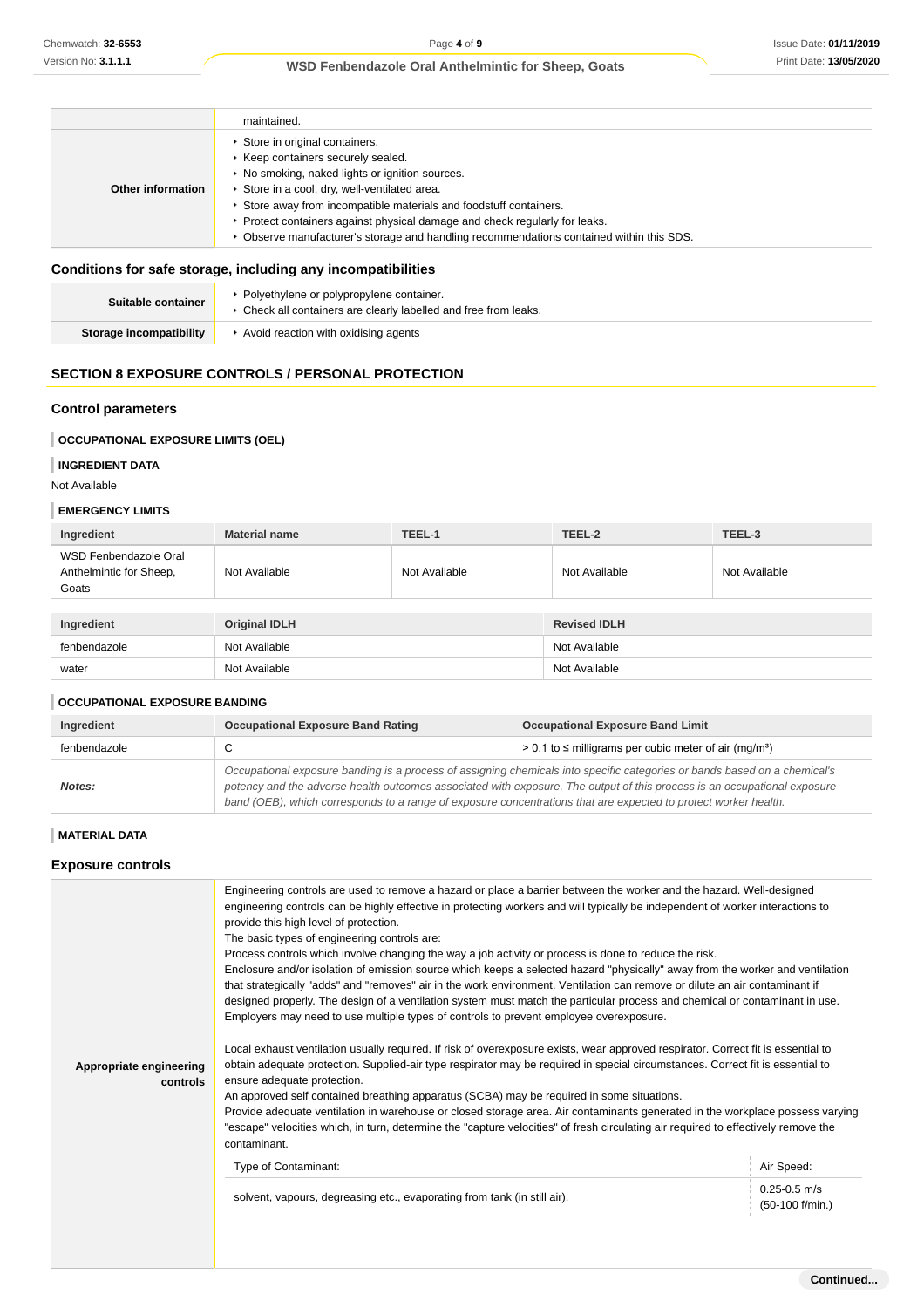|                              | aerosols, fumes from pouring operations, intermittent container filling, low speed conveyer transfers,<br>$0.5 - 1$ m/s<br>welding, spray drift, plating acid fumes, pickling (released at low velocity into zone of active<br>(100-200 f/min.)<br>generation)                                                                                                                                                                                                                                                                                                                                                                                                                                                                                                                                                                                                                                                                                               |                                  |  |
|------------------------------|--------------------------------------------------------------------------------------------------------------------------------------------------------------------------------------------------------------------------------------------------------------------------------------------------------------------------------------------------------------------------------------------------------------------------------------------------------------------------------------------------------------------------------------------------------------------------------------------------------------------------------------------------------------------------------------------------------------------------------------------------------------------------------------------------------------------------------------------------------------------------------------------------------------------------------------------------------------|----------------------------------|--|
|                              | direct spray, spray painting in shallow booths, drum filling, conveyer loading, crusher dusts, gas<br>$1-2.5$ m/s<br>discharge (active generation into zone of rapid air motion)<br>(200-500 f/min.)                                                                                                                                                                                                                                                                                                                                                                                                                                                                                                                                                                                                                                                                                                                                                         |                                  |  |
|                              | grinding, abrasive blasting, tumbling, high speed wheel generated dusts (released at high initial<br>$2.5 - 10$ m/s<br>velocity into zone of very high rapid air motion).<br>(500-2000 f/min.)                                                                                                                                                                                                                                                                                                                                                                                                                                                                                                                                                                                                                                                                                                                                                               |                                  |  |
|                              | Within each range the appropriate value depends on:                                                                                                                                                                                                                                                                                                                                                                                                                                                                                                                                                                                                                                                                                                                                                                                                                                                                                                          |                                  |  |
|                              | Lower end of the range                                                                                                                                                                                                                                                                                                                                                                                                                                                                                                                                                                                                                                                                                                                                                                                                                                                                                                                                       | Upper end of the range           |  |
|                              | 1: Room air currents minimal or favourable to capture                                                                                                                                                                                                                                                                                                                                                                                                                                                                                                                                                                                                                                                                                                                                                                                                                                                                                                        | 1: Disturbing room air currents  |  |
|                              | 2: Contaminants of low toxicity or of nuisance value only.                                                                                                                                                                                                                                                                                                                                                                                                                                                                                                                                                                                                                                                                                                                                                                                                                                                                                                   | 2: Contaminants of high toxicity |  |
|                              | 3: Intermittent, low production.                                                                                                                                                                                                                                                                                                                                                                                                                                                                                                                                                                                                                                                                                                                                                                                                                                                                                                                             | 3: High production, heavy use    |  |
|                              | 4: Large hood or large air mass in motion                                                                                                                                                                                                                                                                                                                                                                                                                                                                                                                                                                                                                                                                                                                                                                                                                                                                                                                    | 4: Small hood-local control only |  |
|                              | Simple theory shows that air velocity falls rapidly with distance away from the opening of a simple extraction pipe. Velocity<br>generally decreases with the square of distance from the extraction point (in simple cases). Therefore the air speed at the<br>extraction point should be adjusted, accordingly, after reference to distance from the contaminating source. The air velocity at the<br>extraction fan, for example, should be a minimum of 1-2 m/s (200-400 f/min) for extraction of solvents generated in a tank 2<br>meters distant from the extraction point. Other mechanical considerations, producing performance deficits within the extraction<br>apparatus, make it essential that theoretical air velocities are multiplied by factors of 10 or more when extraction systems are<br>installed or used.                                                                                                                            |                                  |  |
| <b>Personal protection</b>   |                                                                                                                                                                                                                                                                                                                                                                                                                                                                                                                                                                                                                                                                                                                                                                                                                                                                                                                                                              |                                  |  |
| Eye and face protection      | Safety glasses with side shields<br>Chemical goggles.<br>Contact lenses may pose a special hazard; soft contact lenses may absorb and concentrate irritants. A written policy<br>document, describing the wearing of lenses or restrictions on use, should be created for each workplace or task. This should<br>include a review of lens absorption and adsorption for the class of chemicals in use and an account of injury experience.<br>Medical and first-aid personnel should be trained in their removal and suitable equipment should be readily available. In the<br>event of chemical exposure, begin eye irrigation immediately and remove contact lens as soon as practicable. Lens should<br>be removed at the first signs of eye redness or irritation - lens should be removed in a clean environment only after workers<br>have washed hands thoroughly. [CDC NIOSH Current Intelligence Bulletin 59], [AS/NZS 1336 or national equivalent] |                                  |  |
| <b>Skin protection</b>       | See Hand protection below                                                                                                                                                                                                                                                                                                                                                                                                                                                                                                                                                                                                                                                                                                                                                                                                                                                                                                                                    |                                  |  |
| <b>Hands/feet protection</b> | ▶ Wear chemical protective gloves, e.g. PVC.<br>• Wear safety footwear or safety gumboots, e.g. Rubber                                                                                                                                                                                                                                                                                                                                                                                                                                                                                                                                                                                                                                                                                                                                                                                                                                                       |                                  |  |
| <b>Body protection</b>       | See Other protection below                                                                                                                                                                                                                                                                                                                                                                                                                                                                                                                                                                                                                                                                                                                                                                                                                                                                                                                                   |                                  |  |
| Other protection             | • Overalls.<br>▶ P.V.C. apron.<br>Barrier cream.<br>Skin cleansing cream.<br>$\blacktriangleright$ Eye wash unit.                                                                                                                                                                                                                                                                                                                                                                                                                                                                                                                                                                                                                                                                                                                                                                                                                                            |                                  |  |

# **Recommended material(s)**

# **GLOVE SELECTION INDEX**

Glove selection is based on a modified presentation of the:

 **"Forsberg Clothing Performance Index".**

 The effect(s) of the following substance(s) are taken into account in the **computer-generated** selection:

WSD Fenbendazole Oral Anthelmintic for Sheep, Goats

| <b>Material</b> | <b>CPI</b> |
|-----------------|------------|
| <b>BUTYL</b>    | A          |
| <b>NEOPRENE</b> | A          |
| <b>VITON</b>    | A          |
| NATURAL RUBBER  | C          |
| <b>PVA</b>      | C          |

\* CPI - Chemwatch Performance Index

#### A: Best Selection

B: Satisfactory; may degrade after 4 hours continuous immersion

C: Poor to Dangerous Choice for other than short term immersion

**NOTE**: As a series of factors will influence the actual performance of the glove,

### **Respiratory protection**

- Cartridge respirators should never be used for emergency ingress or in areas of unknown vapour concentrations or oxygen content.
- $\blacktriangleright$  The wearer must be warned to leave the contaminated area immediately on detecting any odours through the respirator. The odour may indicate that the mask is not functioning properly, that the vapour concentration is too high, or that the mask is not properly fitted. Because of these limitations, only restricted use of cartridge respirators is considered appropriate.
- Cartridge performance is affected by humidity. Cartridges should be changed after 2 hr of continuous use unless it is determined that the humidity is less than 75%, in which case, cartridges can be used for 4 hr. Used cartridges should be discarded daily, regardless of the length of time used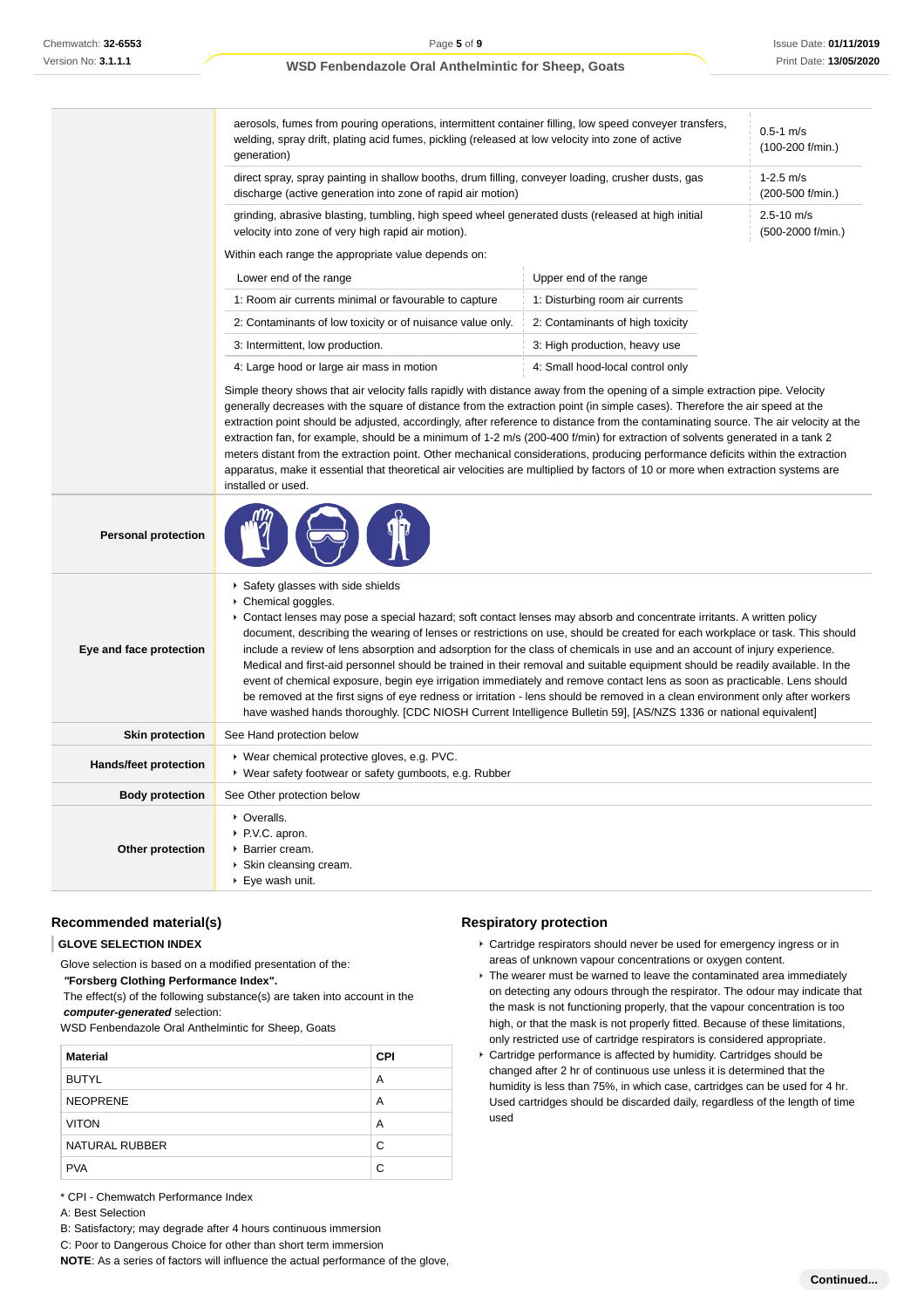# **SECTION 9 PHYSICAL AND CHEMICAL PROPERTIES**

# **Information on basic physical and chemical properties**

| Chemwatch: 32-6553                                                                                               | Page 6 of 9                                                                                                                                                                                                                                                                                                                                                                                                                                                                                                                                                                                                                                                                                                                             |                                                   |                | Issue Date: 01/11/201 |
|------------------------------------------------------------------------------------------------------------------|-----------------------------------------------------------------------------------------------------------------------------------------------------------------------------------------------------------------------------------------------------------------------------------------------------------------------------------------------------------------------------------------------------------------------------------------------------------------------------------------------------------------------------------------------------------------------------------------------------------------------------------------------------------------------------------------------------------------------------------------|---------------------------------------------------|----------------|-----------------------|
| Version No: 3.1.1.1                                                                                              | <b>WSD Fenbendazole Oral Anthelmintic for Sheep, Goats</b>                                                                                                                                                                                                                                                                                                                                                                                                                                                                                                                                                                                                                                                                              |                                                   |                | Print Date: 13/05/202 |
| a final selection must be based on detailed observation. -<br>use. A qualified practitioner should be consulted. | * Where the glove is to be used on a short term, casual or infrequent basis,<br>factors such as "feel" or convenience (e.g. disposability), may dictate a choice<br>of gloves which might otherwise be unsuitable following long-term or frequent                                                                                                                                                                                                                                                                                                                                                                                                                                                                                       |                                                   |                |                       |
|                                                                                                                  | SECTION 9 PHYSICAL AND CHEMICAL PROPERTIES                                                                                                                                                                                                                                                                                                                                                                                                                                                                                                                                                                                                                                                                                              |                                                   |                |                       |
|                                                                                                                  | Information on basic physical and chemical properties                                                                                                                                                                                                                                                                                                                                                                                                                                                                                                                                                                                                                                                                                   |                                                   |                |                       |
| Appearance                                                                                                       | White odourless liquid; mixes with water to form unstable suspension.                                                                                                                                                                                                                                                                                                                                                                                                                                                                                                                                                                                                                                                                   |                                                   |                |                       |
| <b>Physical state</b>                                                                                            | Liquid                                                                                                                                                                                                                                                                                                                                                                                                                                                                                                                                                                                                                                                                                                                                  | Relative density (Water =<br>1)                   | 1.02-1.05      |                       |
| Odour                                                                                                            | Not Available                                                                                                                                                                                                                                                                                                                                                                                                                                                                                                                                                                                                                                                                                                                           | <b>Partition coefficient</b><br>n-octanol / water | Not Available  |                       |
| <b>Odour threshold</b>                                                                                           | Not Available                                                                                                                                                                                                                                                                                                                                                                                                                                                                                                                                                                                                                                                                                                                           | <b>Auto-ignition temperature</b><br>(°C)          | Not Available  |                       |
| pH (as supplied)                                                                                                 | $4 - 5$                                                                                                                                                                                                                                                                                                                                                                                                                                                                                                                                                                                                                                                                                                                                 | Decomposition<br>temperature                      | Not Available  |                       |
| Melting point / freezing<br>point (°C)                                                                           | Not Available                                                                                                                                                                                                                                                                                                                                                                                                                                                                                                                                                                                                                                                                                                                           | <b>Viscosity (cSt)</b>                            | Not Available  |                       |
| Initial boiling point and<br>boiling range (°C)                                                                  | Not Available                                                                                                                                                                                                                                                                                                                                                                                                                                                                                                                                                                                                                                                                                                                           | Molecular weight (g/mol)                          | Not Applicable |                       |
| Flash point (°C)                                                                                                 | Not Available                                                                                                                                                                                                                                                                                                                                                                                                                                                                                                                                                                                                                                                                                                                           | Taste                                             | Not Available  |                       |
| <b>Evaporation rate</b>                                                                                          | Not Available                                                                                                                                                                                                                                                                                                                                                                                                                                                                                                                                                                                                                                                                                                                           | <b>Explosive properties</b>                       | Not Available  |                       |
| <b>Flammability</b>                                                                                              | Not Available                                                                                                                                                                                                                                                                                                                                                                                                                                                                                                                                                                                                                                                                                                                           | <b>Oxidising properties</b>                       | Not Available  |                       |
| <b>Upper Explosive Limit (%)</b>                                                                                 | Not Available                                                                                                                                                                                                                                                                                                                                                                                                                                                                                                                                                                                                                                                                                                                           | <b>Surface Tension (dyn/cm</b><br>or mN/m)        | Not Available  |                       |
| Lower Explosive Limit (%)                                                                                        | Not Available                                                                                                                                                                                                                                                                                                                                                                                                                                                                                                                                                                                                                                                                                                                           | <b>Volatile Component (%vol)</b>                  | Not Available  |                       |
| Vapour pressure (kPa)                                                                                            | Not Available                                                                                                                                                                                                                                                                                                                                                                                                                                                                                                                                                                                                                                                                                                                           | Gas group                                         | Not Available  |                       |
| Solubility in water                                                                                              | Partly miscible                                                                                                                                                                                                                                                                                                                                                                                                                                                                                                                                                                                                                                                                                                                         | pH as a solution (1%)                             | Not Available  |                       |
| Vapour density $(Air = 1)$                                                                                       | Not Available                                                                                                                                                                                                                                                                                                                                                                                                                                                                                                                                                                                                                                                                                                                           | VOC g/L                                           | Not Available  |                       |
| SECTION 10 STABILITY AND REACTIVITY                                                                              |                                                                                                                                                                                                                                                                                                                                                                                                                                                                                                                                                                                                                                                                                                                                         |                                                   |                |                       |
| <b>Reactivity</b>                                                                                                | See section 7                                                                                                                                                                                                                                                                                                                                                                                                                                                                                                                                                                                                                                                                                                                           |                                                   |                |                       |
| <b>Chemical stability</b>                                                                                        | • Unstable in the presence of incompatible materials.<br>Product is considered stable.<br>Hazardous polymerisation will not occur.                                                                                                                                                                                                                                                                                                                                                                                                                                                                                                                                                                                                      |                                                   |                |                       |
| Possibility of hazardous<br>reactions                                                                            | See section 7                                                                                                                                                                                                                                                                                                                                                                                                                                                                                                                                                                                                                                                                                                                           |                                                   |                |                       |
| <b>Conditions to avoid</b>                                                                                       | See section 7                                                                                                                                                                                                                                                                                                                                                                                                                                                                                                                                                                                                                                                                                                                           |                                                   |                |                       |
| Incompatible materials                                                                                           | See section 7                                                                                                                                                                                                                                                                                                                                                                                                                                                                                                                                                                                                                                                                                                                           |                                                   |                |                       |
| <b>Hazardous decomposition</b><br>products                                                                       | See section 5                                                                                                                                                                                                                                                                                                                                                                                                                                                                                                                                                                                                                                                                                                                           |                                                   |                |                       |
| SECTION 11 TOXICOLOGICAL INFORMATION                                                                             |                                                                                                                                                                                                                                                                                                                                                                                                                                                                                                                                                                                                                                                                                                                                         |                                                   |                |                       |
| Information on toxicological effects                                                                             |                                                                                                                                                                                                                                                                                                                                                                                                                                                                                                                                                                                                                                                                                                                                         |                                                   |                |                       |
| <b>Inhaled</b>                                                                                                   | The material is not thought to produce adverse health effects or irritation of the respiratory tract (as classified by EC Directives<br>using animal models). Nevertheless, good hygiene practice requires that exposure be kept to a minimum and that suitable control<br>measures be used in an occupational setting.                                                                                                                                                                                                                                                                                                                                                                                                                 |                                                   |                |                       |
| Ingestion                                                                                                        | The material has <b>NOT</b> been classified by EC Directives or other classification systems as "harmful by ingestion". This is because<br>of the lack of corroborating animal or human evidence. The material may still be damaging to the health of the individual,<br>following ingestion, especially where pre-existing organ (e.g liver, kidney) damage is evident. Present definitions of harmful or<br>toxic substances are generally based on doses producing mortality rather than those producing morbidity (disease, ill-health).<br>Gastrointestinal tract discomfort may produce nausea and vomiting. In an occupational setting however, ingestion of insignificant<br>quantities is not thought to be cause for concern. |                                                   |                |                       |

### **SECTION 10 STABILITY AND REACTIVITY**

| Reactivity                                 | See section 7                                                                                                                        |
|--------------------------------------------|--------------------------------------------------------------------------------------------------------------------------------------|
| <b>Chemical stability</b>                  | • Unstable in the presence of incompatible materials.<br>▶ Product is considered stable.<br>Hazardous polymerisation will not occur. |
| Possibility of hazardous<br>reactions      | See section 7                                                                                                                        |
| <b>Conditions to avoid</b>                 | See section 7                                                                                                                        |
| Incompatible materials                     | See section 7                                                                                                                        |
| <b>Hazardous decomposition</b><br>products | See section 5                                                                                                                        |

# **SECTION 11 TOXICOLOGICAL INFORMATION**

# **Information on toxicological effects**

| <b>Inhaled</b> | The material is not thought to produce adverse health effects or irritation of the respiratory tract (as classified by EC Directives<br>using animal models). Nevertheless, good hygiene practice requires that exposure be kept to a minimum and that suitable control<br>measures be used in an occupational setting.                                                                                                                                                                                                                                                                                                                                                                                                                 |
|----------------|-----------------------------------------------------------------------------------------------------------------------------------------------------------------------------------------------------------------------------------------------------------------------------------------------------------------------------------------------------------------------------------------------------------------------------------------------------------------------------------------------------------------------------------------------------------------------------------------------------------------------------------------------------------------------------------------------------------------------------------------|
| Ingestion      | The material has <b>NOT</b> been classified by EC Directives or other classification systems as "harmful by ingestion". This is because<br>of the lack of corroborating animal or human evidence. The material may still be damaging to the health of the individual,<br>following ingestion, especially where pre-existing organ (e.g liver, kidney) damage is evident. Present definitions of harmful or<br>toxic substances are generally based on doses producing mortality rather than those producing morbidity (disease, ill-health).<br>Gastrointestinal tract discomfort may produce nausea and vomiting. In an occupational setting however, ingestion of insignificant<br>quantities is not thought to be cause for concern. |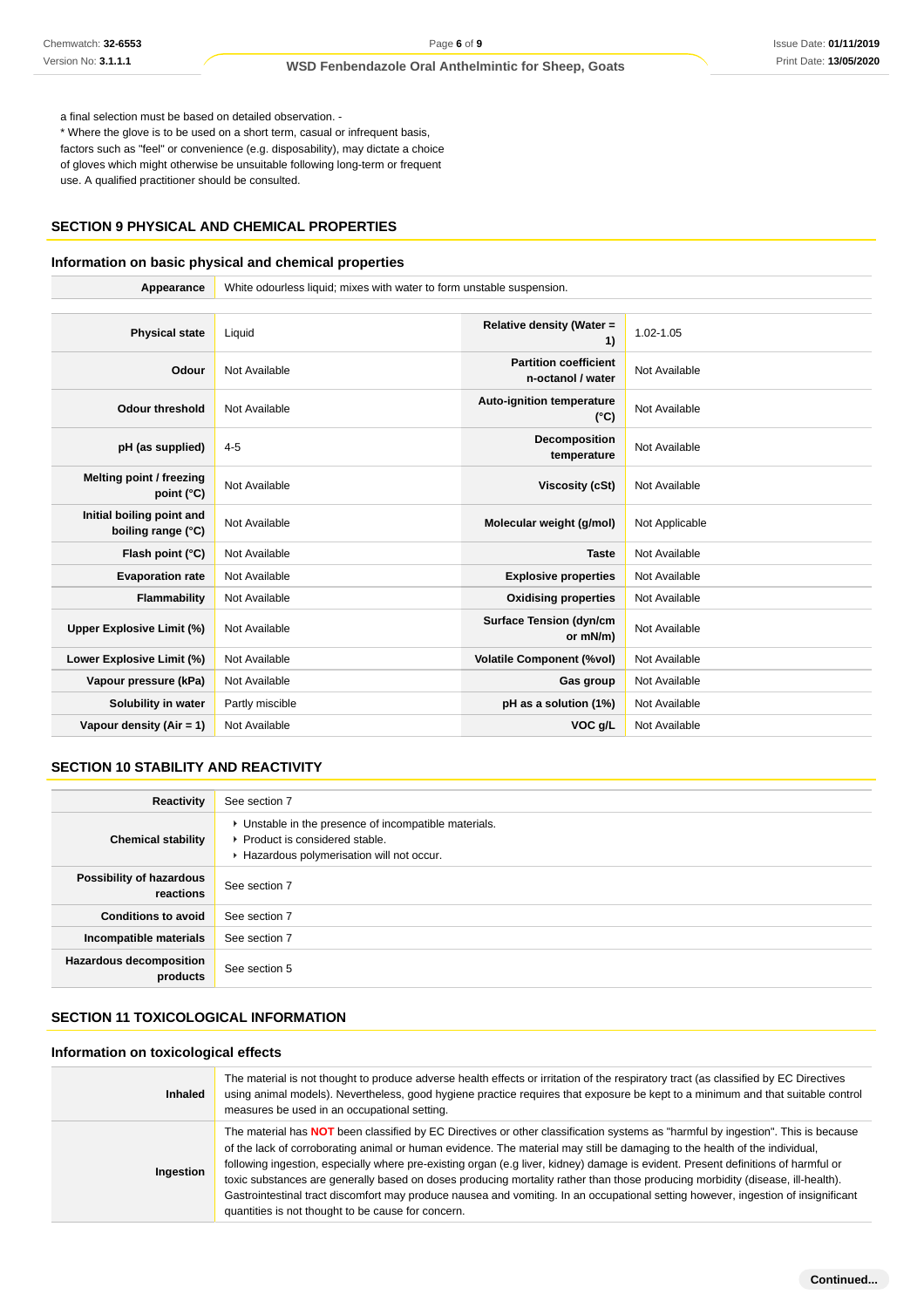| <b>Skin Contact</b> | The liquid may be miscible with fats or oils and may degrease the skin, producing a skin reaction described as non-allergic<br>contact dermatitis. The material is unlikely to produce an irritant dermatitis as described in EC Directives.<br>Open cuts, abraded or irritated skin should not be exposed to this material<br>Entry into the blood-stream through, for example, cuts, abrasions, puncture wounds or lesions, may produce systemic injury with<br>harmful effects. Examine the skin prior to the use of the material and ensure that any external damage is suitably protected.                                                                                                                                                                                                                                                                                                                                                                                                      |
|---------------------|------------------------------------------------------------------------------------------------------------------------------------------------------------------------------------------------------------------------------------------------------------------------------------------------------------------------------------------------------------------------------------------------------------------------------------------------------------------------------------------------------------------------------------------------------------------------------------------------------------------------------------------------------------------------------------------------------------------------------------------------------------------------------------------------------------------------------------------------------------------------------------------------------------------------------------------------------------------------------------------------------|
| Eye                 | Although the liquid is not thought to be an irritant (as classified by EC Directives), direct contact with the eye may produce<br>transient discomfort characterised by tearing or conjunctival redness (as with windburn).                                                                                                                                                                                                                                                                                                                                                                                                                                                                                                                                                                                                                                                                                                                                                                          |
| <b>Chronic</b>      | On the basis, primarily, of animal experiments, concern has been expressed that the material may produce carcinogenic or<br>mutagenic effects; in respect of the available information, however, there presently exists inadequate data for making a<br>satisfactory assessment.<br>A number of benzimidazoles have been shown to also inhibit mammalian tubulin polymerisation and to be aneugenic in<br>vivo. Aneugens affect cell division and the mitotic spindle apparatus resulting in loss or gain of whole chromosomes, thereby<br>inducing an "aneuploidy". Mitotic aneuploidy is a characteristic of many types of tumorigenesis (in cancer). Several<br>benzimidazoles have been shown to be genotoxic. Genotoxicity may arise as aneugens may also be clastogens, or may produce<br>clastogenic metabolites. Clastogens increase the rate of genetic mutation by interfering with the function of nucleic acids. A<br>clastogen is a specific mutagen that causes breaks in chromosomes. |

| <b>WSD Fenbendazole Oral</b><br>Anthelmintic for Sheep,<br>Goats | <b>TOXICITY</b>                                                                                                                                                                                                                 | <b>IRRITATION</b> |
|------------------------------------------------------------------|---------------------------------------------------------------------------------------------------------------------------------------------------------------------------------------------------------------------------------|-------------------|
|                                                                  | Not Available                                                                                                                                                                                                                   | Not Available     |
| fenbendazole                                                     | <b>TOXICITY</b>                                                                                                                                                                                                                 | <b>IRRITATION</b> |
|                                                                  | Oral (rat) LD50: >10000 mg/kg <sup>[2]</sup>                                                                                                                                                                                    | Not Available     |
| water                                                            | <b>TOXICITY</b>                                                                                                                                                                                                                 | <b>IRRITATION</b> |
|                                                                  | Oral (rat) LD50: >90000 mg/kg <sup>[2]</sup>                                                                                                                                                                                    | Not Available     |
| Legend:                                                          | 1. Value obtained from Europe ECHA Registered Substances - Acute toxicity 2.* Value obtained from manufacturer's SDS.<br>Unless otherwise specified data extracted from RTECS - Register of Toxic Effect of chemical Substances |                   |

| <b>FENBENDAZOLE</b>                                                                                           | NOTE: Substance has been shown to be mutagenic in at least one assay, or belongs to a family of chemicals producing damage<br>or change to cellular DNA.<br>Changes in serum composition recorded. |                                 |                           |
|---------------------------------------------------------------------------------------------------------------|----------------------------------------------------------------------------------------------------------------------------------------------------------------------------------------------------|---------------------------------|---------------------------|
| <b>WATER</b>                                                                                                  | No significant acute toxicological data identified in literature search.                                                                                                                           |                                 |                           |
|                                                                                                               |                                                                                                                                                                                                    |                                 |                           |
| <b>Acute Toxicity</b>                                                                                         | ×                                                                                                                                                                                                  | Carcinogenicity                 | ✔                         |
| <b>Skin Irritation/Corrosion</b>                                                                              | ×                                                                                                                                                                                                  | <b>Reproductivity</b>           | ×                         |
| <b>Serious Eye</b><br>Damage/Irritation                                                                       | ×                                                                                                                                                                                                  | <b>STOT - Single Exposure</b>   | $\boldsymbol{\mathsf{x}}$ |
| <b>Respiratory or Skin</b><br>sensitisation                                                                   | ×                                                                                                                                                                                                  | <b>STOT - Repeated Exposure</b> | $\boldsymbol{\mathsf{x}}$ |
| <b>Mutagenicity</b>                                                                                           | ×                                                                                                                                                                                                  | <b>Aspiration Hazard</b>        | $\boldsymbol{\mathsf{x}}$ |
| $\blacktriangleright$ - Data either not available or does not fill the criteria for classification<br>Legend: |                                                                                                                                                                                                    |                                 |                           |

– Data available to make classification

**SECTION 12 ECOLOGICAL INFORMATION**

| WSD Fenbendazole Oral<br>Anthelmintic for Sheep,<br>Goats | <b>ENDPOINT</b><br><b>Not</b><br>Available | <b>TEST DURATION (HR)</b><br>Not Available     | <b>SPECIES</b><br>Not Available                         | <b>VALUE</b><br>Not<br>Available            | <b>SOURCE</b><br>Not<br>Available        |
|-----------------------------------------------------------|--------------------------------------------|------------------------------------------------|---------------------------------------------------------|---------------------------------------------|------------------------------------------|
| fenbendazole                                              | <b>ENDPOINT</b><br><b>Not</b><br>Available | <b>TEST DURATION (HR)</b><br>Not Available     | <b>SPECIES</b><br>Not Available                         | <b>VALUE</b><br><b>Not</b><br>Available     | <b>SOURCE</b><br><b>Not</b><br>Available |
| water                                                     | <b>LC50</b><br>EC50                        | <b>ENDPOINT TEST DURATION (HR)</b><br>96<br>96 | <b>SPECIES</b><br>Fish<br>Algae or other aquatic plants | <b>VALUE</b><br>897.520mg/L<br>8768.874mg/L | <b>SOURCE</b><br>3<br>3                  |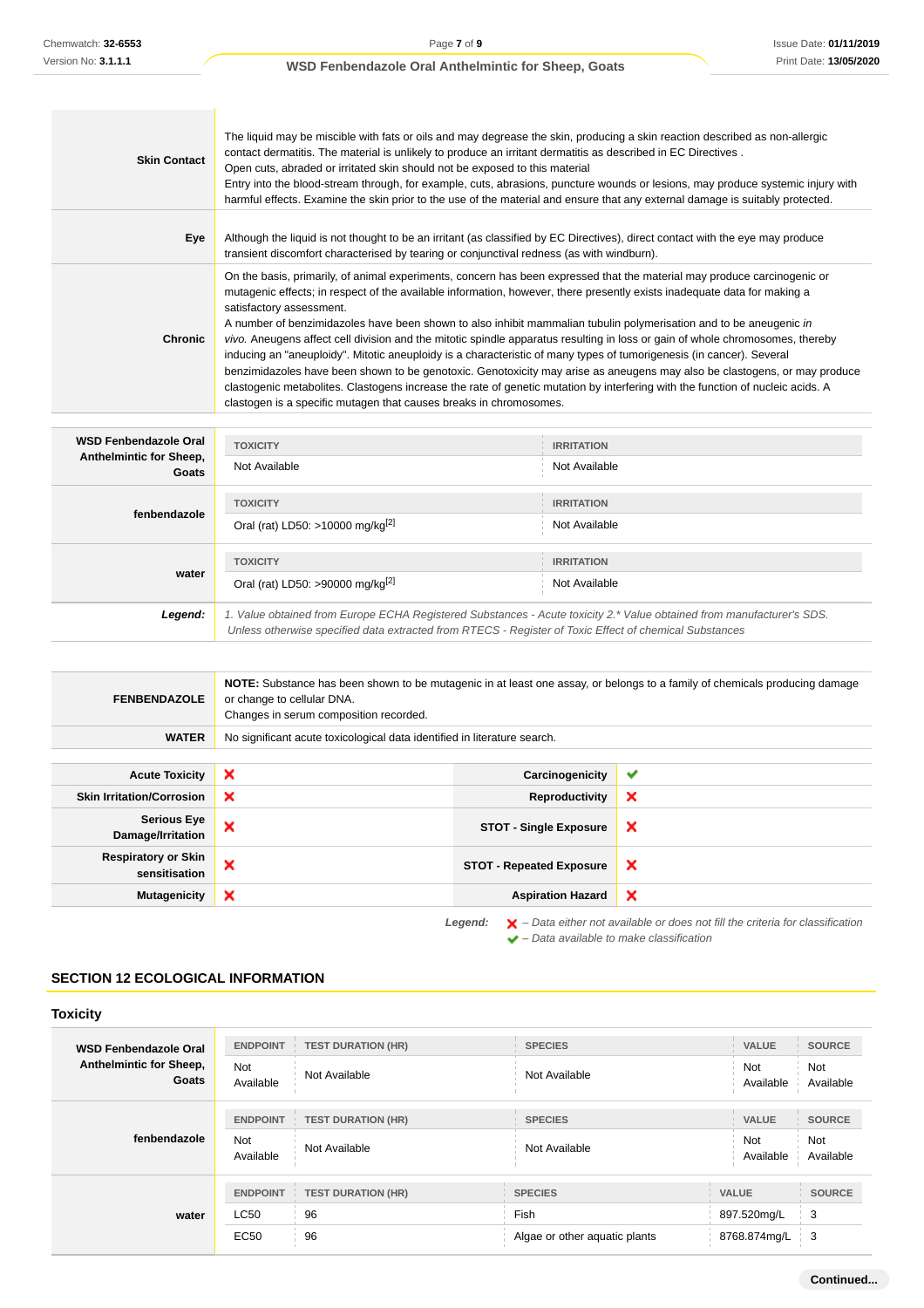**Legend:** Extracted from 1. IUCLID Toxicity Data 2. Europe ECHA Registered Substances - Ecotoxicological Information - Aquatic Toxicity 3. EPIWIN Suite V3.12 (QSAR) - Aquatic Toxicity Data (Estimated) 4. US EPA, Ecotox database - Aquatic Toxicity Data 5. ECETOC Aquatic Hazard Assessment Data 6. NITE (Japan) - Bioconcentration Data 7. METI (Japan) - Bioconcentration Data 8. Vendor Data

**DO NOT** discharge into sewer or waterways.

#### **Persistence and degradability**

| Ingredient | Persistence: Water/Soil | <b>Persistence: Air</b> |
|------------|-------------------------|-------------------------|
| water      | LOW<br>$\sim$ $\sim$    | LOW                     |

#### **Bioaccumulative potential**

| Ingredient | <b>Bioaccumulation</b>     |
|------------|----------------------------|
| water      | OW (LogKOW = -1.38)<br>∟∪w |

#### **Mobility in soil**

| Ingredient | <b>Mobility</b>      |
|------------|----------------------|
| water      | LOW ( $KOC = 14.3$ ) |

#### **SECTION 13 DISPOSAL CONSIDERATIONS**

#### **Waste treatment methods**

|                            | ► Recycle wherever possible or consult manufacturer for recycling options. |  |
|----------------------------|----------------------------------------------------------------------------|--|
| <b>Product / Packaging</b> | Consult State Land Waste Authority for disposal.                           |  |
| disposal                   | ▶ Bury or incinerate residue at an approved site.                          |  |
|                            | Recycle containers if possible, or dispose of in an authorised landfill.   |  |

### **SECTION 14 TRANSPORT INFORMATION**

# **Labels Required**

| Mort. | <b>NC</b><br>$\sim$        |
|-------|----------------------------|
|       | <b>N<sub>1</sub></b><br>17 |

# **Land transport (ADG): NOT REGULATED FOR TRANSPORT OF DANGEROUS GOODS**

#### **Air transport (ICAO-IATA / DGR): NOT REGULATED FOR TRANSPORT OF DANGEROUS GOODS**

# **Sea transport (IMDG-Code / GGVSee): NOT REGULATED FOR TRANSPORT OF DANGEROUS GOODS**

**Transport in bulk according to Annex II of MARPOL and the IBC code**

Not Applicable

# **SECTION 15 REGULATORY INFORMATION**

### **Safety, health and environmental regulations / legislation specific for the substance or mixture**

#### **FENBENDAZOLE IS FOUND ON THE FOLLOWING REGULATORY LISTS**

Australia Inventory of Chemical Substances (AICS) Australia Standard for the Uniform Scheduling of Medicines and Poisons (SUSMP) - Schedule 5

#### **WATER IS FOUND ON THE FOLLOWING REGULATORY LISTS**

Australia Inventory of Chemical Substances (AICS)

#### **National Inventory Status**

| <b>National Inventory</b> | <b>Status</b>            |
|---------------------------|--------------------------|
| Australia - AICS          | Yes                      |
| Canada - DSL              | Yes                      |
| Canada - NDSL             | No (fenbendazole; water) |